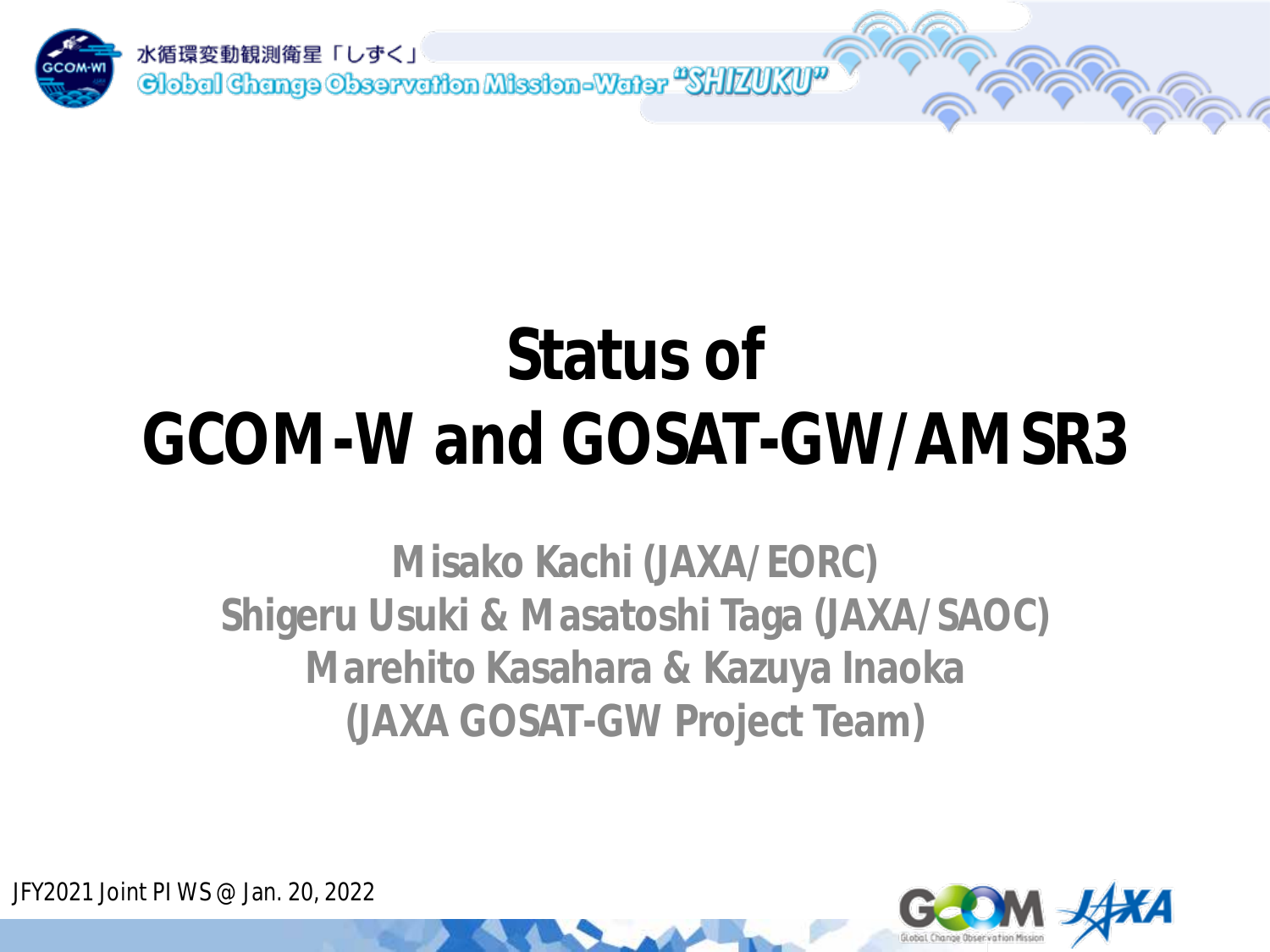## **History of Passive Microwave Observations**

- With experience of development and operation of MSR, JAXA developed 1<sup>st</sup> generation of AMSR (AMSR and AMSR-E) with large antenna size and C-band channels. AMSR-E continuous its science observation about 9.5-year, and its high capabilities enable to expand utilizations in operational and research areas.
- 2<sup>nd</sup> generation of AMSR (AMSR2) was launched in 2012 and succeeds AMSR-E observations to establish its data utilization in various areas.
- 3rd generation of AMSR (AMSR3) is being developed and to be launched in JFY2023.

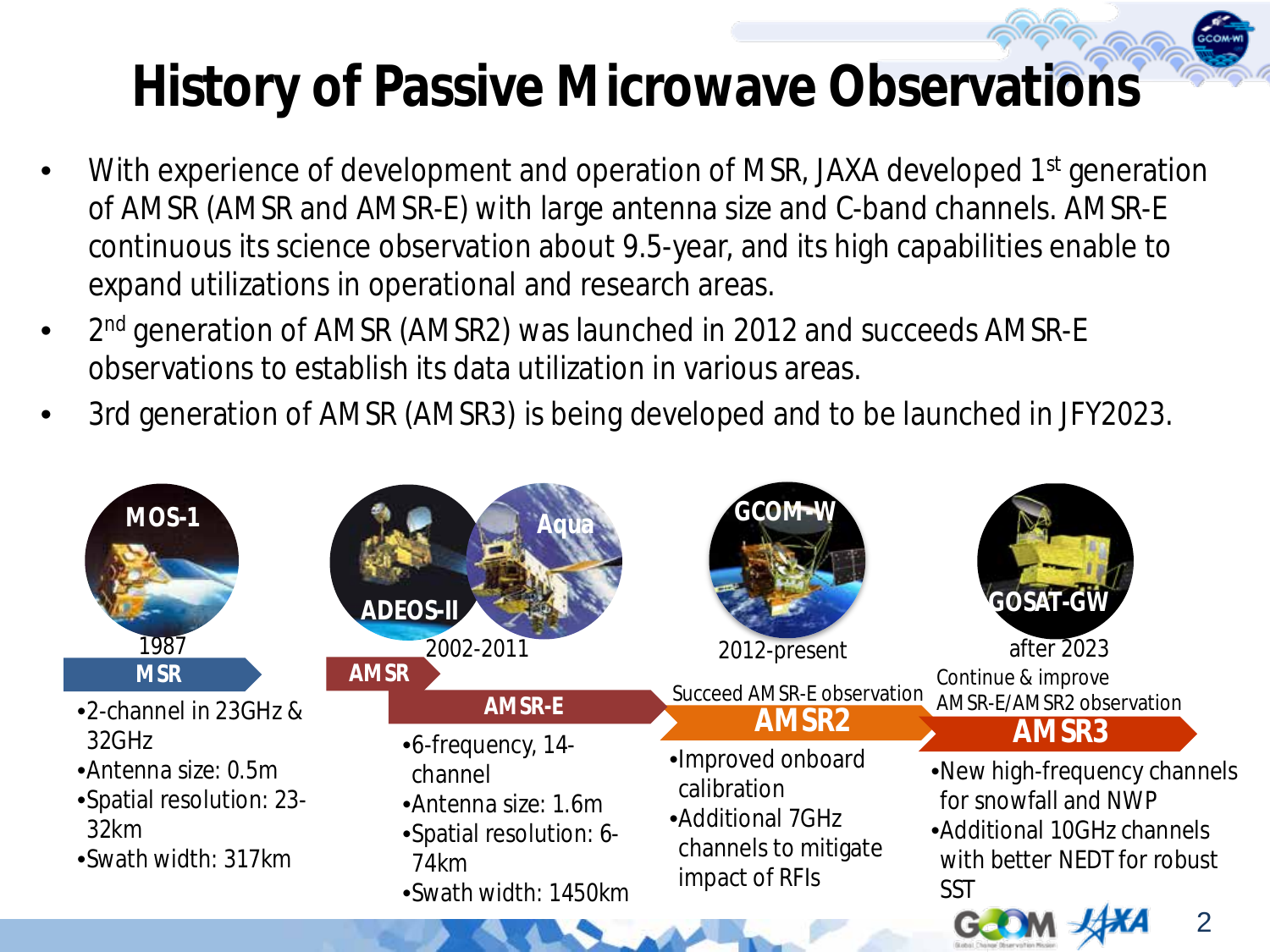# GCOM-W Satellite System Status

*GCOM-W*

All subsystems are operated normally with primary hardware except AMSR2 SPC.

| Sub-system                                        | <b>Status</b> | <b>Notes</b>                                                                                                                                                                                                                                      |
|---------------------------------------------------|---------------|---------------------------------------------------------------------------------------------------------------------------------------------------------------------------------------------------------------------------------------------------|
| System                                            | <b>Normal</b> | Maintaining the A-train orbit                                                                                                                                                                                                                     |
| TT&C Subsystem                                    | <b>Normal</b> | Data recorder temporarily stopped on Dec. 4, 2015, Sep. 27,<br>2017, Dec. 16, 2018, and Mar. 17, 2020, due to Single Event<br>Upset                                                                                                               |
| Solar Array Paddle & Electric Power<br>Subsystems | Normal        | Solar array paddles generates 4000W. 400W lost on Nov. 15,<br>2015 probably due to debris. Then 130W lost on Mar. 18, 2018.<br>NO IMPACT on observation operation.                                                                                |
| Attitude and Orbit Control Subsystem              | <b>Normal</b> |                                                                                                                                                                                                                                                   |
| <b>Reaction Control Subsystem</b>                 | <b>Normal</b> | Rise the threshold of propellant valve heater due to disconnect<br>of catalyst bed heater. There is no restriction to keep the A-<br>train orbit.                                                                                                 |
| <b>Thermal Control Subsystem</b>                  | <b>Normal</b> | The Heater Control Electronics A HCE-A has been switched<br>off, but operation is continuing with the secondary system<br>$(HCE-B)$ .<br>No effect on mission continuation.                                                                       |
| Mission Data Handling Subsystem                   | <b>Normal</b> |                                                                                                                                                                                                                                                   |
| AMSR2                                             | Normal        | SPC (Signal Processor of Control unit) had automatically<br>switched three times between the primary unit (SPC-A) and<br>the redundant unit (SPC-B), on May 10, 2013, on April 15,<br>2016 and on November 25, 2017. Currently, SPC-B is working. |

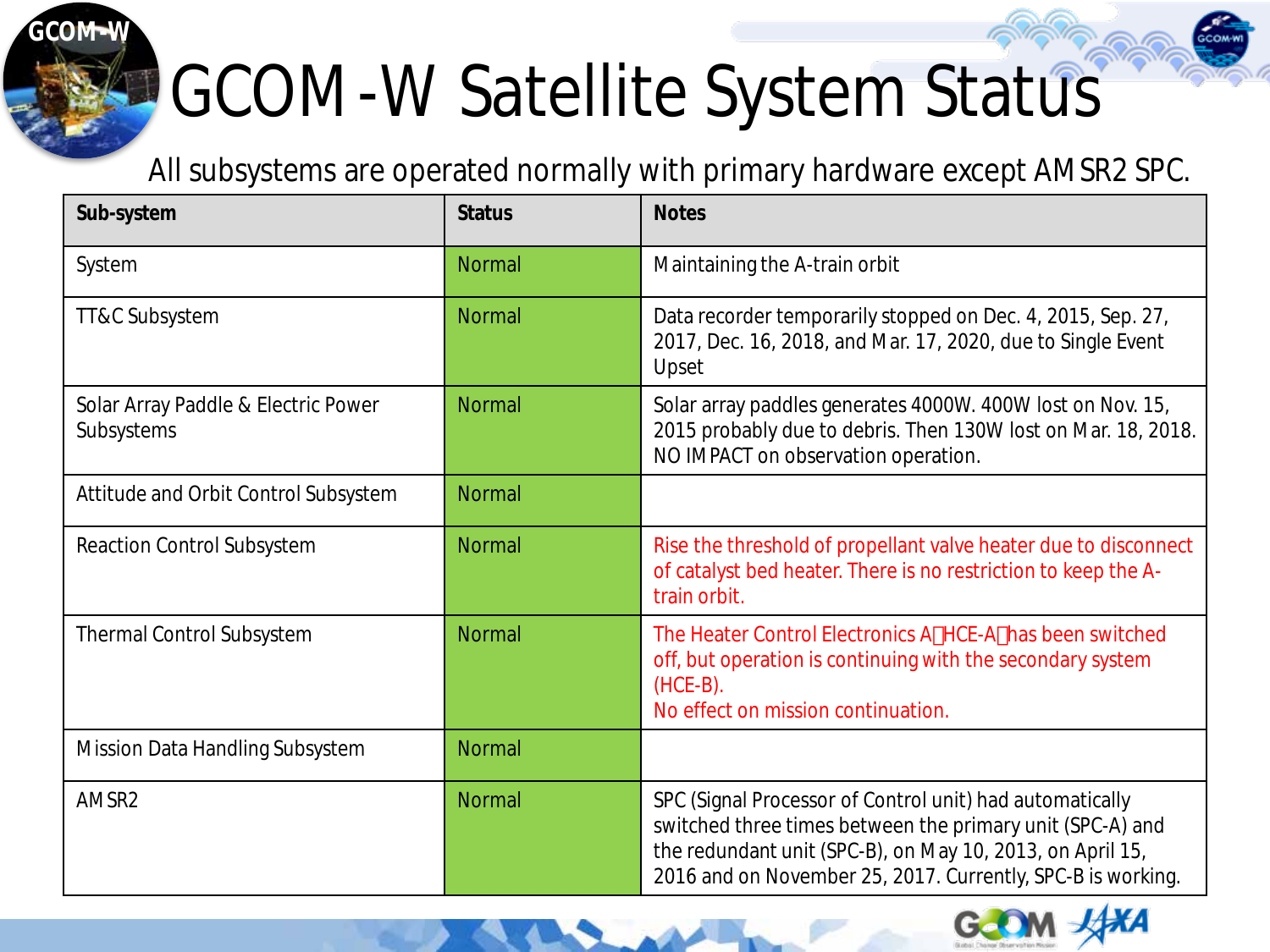

## **New AMSR2 Research Products**

üTotal Precipitable Water and Cloud Liquid Water V2.2 standard products were released in Jun. 2021 üPrecipitation Ver.3 and SST V4.1 standard products are currently preparing for release in the end of JFY2021 üHigh-resolution Sea Ice Concentration (HSI) (over N.H.)

research product (by G. Heygster) was released in Apr. 2021

üTwo Sea Ice Motion Vector (SIM) (over N.H.) research products (by K. Shimada and N. Kimura) will be released in Feb. 2022







SIM comparison VS floating buoy velocity (2013-2015, winter)

|         | <b>RMSE</b> [cm/s] |           |  |  |
|---------|--------------------|-----------|--|--|
|         | Eastward           | Northward |  |  |
| Shimada | 2.97               | 2.72      |  |  |
| Kimura  | 3.72               | 3.15      |  |  |

### ü**Research Products are available via**

[https://suzaku.eorc.jaxa.jp/GCOM\\_W/research/resdist.html](https://suzaku.eorc.jaxa.jp/GCOM_W/research/)



4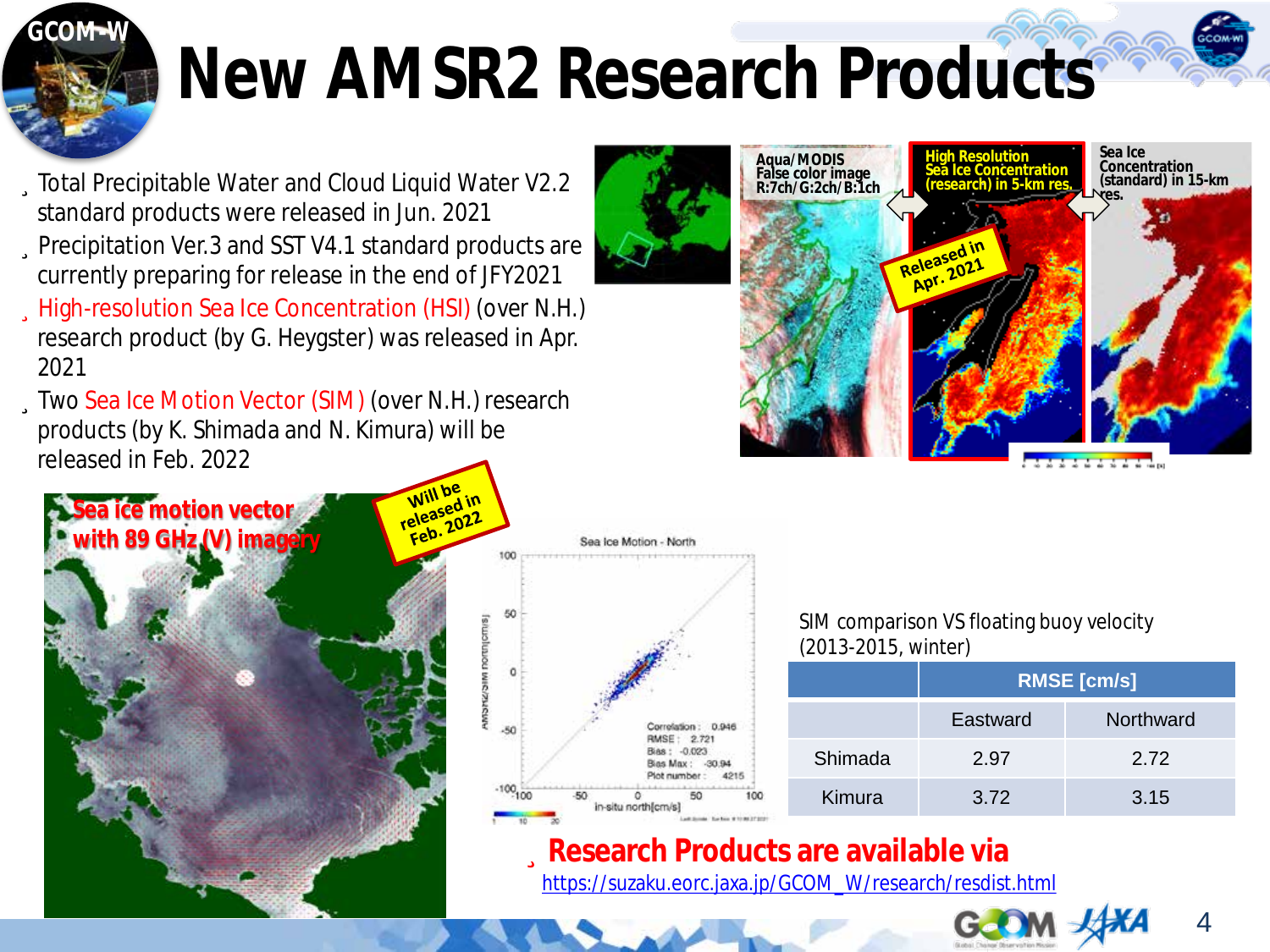## **AMSR3 on GOSAT-GW: Global Observation SATellite for Greenhouse gases and Water cycle**

- GOSAT-GW will carry two instruments, AMSR3 and TANSO-3.
	- AMSR3, led by JAXA, will succeed AMSR series observations adding new high-frequency channels for solid precipitation retrievals and water vapor analysis in NWP.
	- TANSO-3, led by Japanese Ministry of the Environment (MOE) and National Institute of Environment Studies (NIES) , will improve observation capability of greenhouse gases from GOSAT-2/TANSO-2.
	- Target launch is JFY2023 (Apr. 2023 Mar. 2024)
- Project Status
	- Jun. 2018: Mission Definition Review (MDR)
	- Jul. 2018: Project Readiness Review (management review)
	- Dec. 2018: System Requirement Review (SRR)
	- ~ Selection of the prime contractor ~
	- Oct. 2019: System Definition Review (SDR)
	- Nov. 2019: Project Approval Review (management review)
	- Dec. 2019: Started GOSAT-GW Project
	- Mar. 2021: Preliminary Design Review(PDR)
	- Critical Design phase (Phase C) is in the process



#### **GOSAT-GW Satellite Specifications**

| Type                                 |                 | Sun-synchronous, Sub-recurrent<br>orbit                                                                     |  |  |
|--------------------------------------|-----------------|-------------------------------------------------------------------------------------------------------------|--|--|
| <b>Orbit</b>                         | <b>Altitude</b> | 666km, recurrent cycle 3days<br>(same as GOSAT)                                                             |  |  |
| <b>MLTAN</b>                         |                 | 13:30±15min (same as GCOM-W)                                                                                |  |  |
| <b>Mass</b>                          |                 | 2.6 ton (Including propellant)                                                                              |  |  |
| <b>Power</b>                         |                 | $> 5.3$ kW                                                                                                  |  |  |
| <b>Design life</b>                   |                 | > 7 years                                                                                                   |  |  |
| Launch vehicle                       |                 | <b>H-IIA</b> rocket                                                                                         |  |  |
| <b>Mission data</b><br>downlink rate |                 | Direct transmission with X-band:<br>400 Mbps<br>Direct transmission with S-band:<br>1 Mbps (Only for AMSR3) |  |  |
| <b>Instrument</b>                    |                 | TANSO-3 (for GHG)<br>AMSR3 (for Water Cycle)                                                                |  |  |
|                                      |                 |                                                                                                             |  |  |



5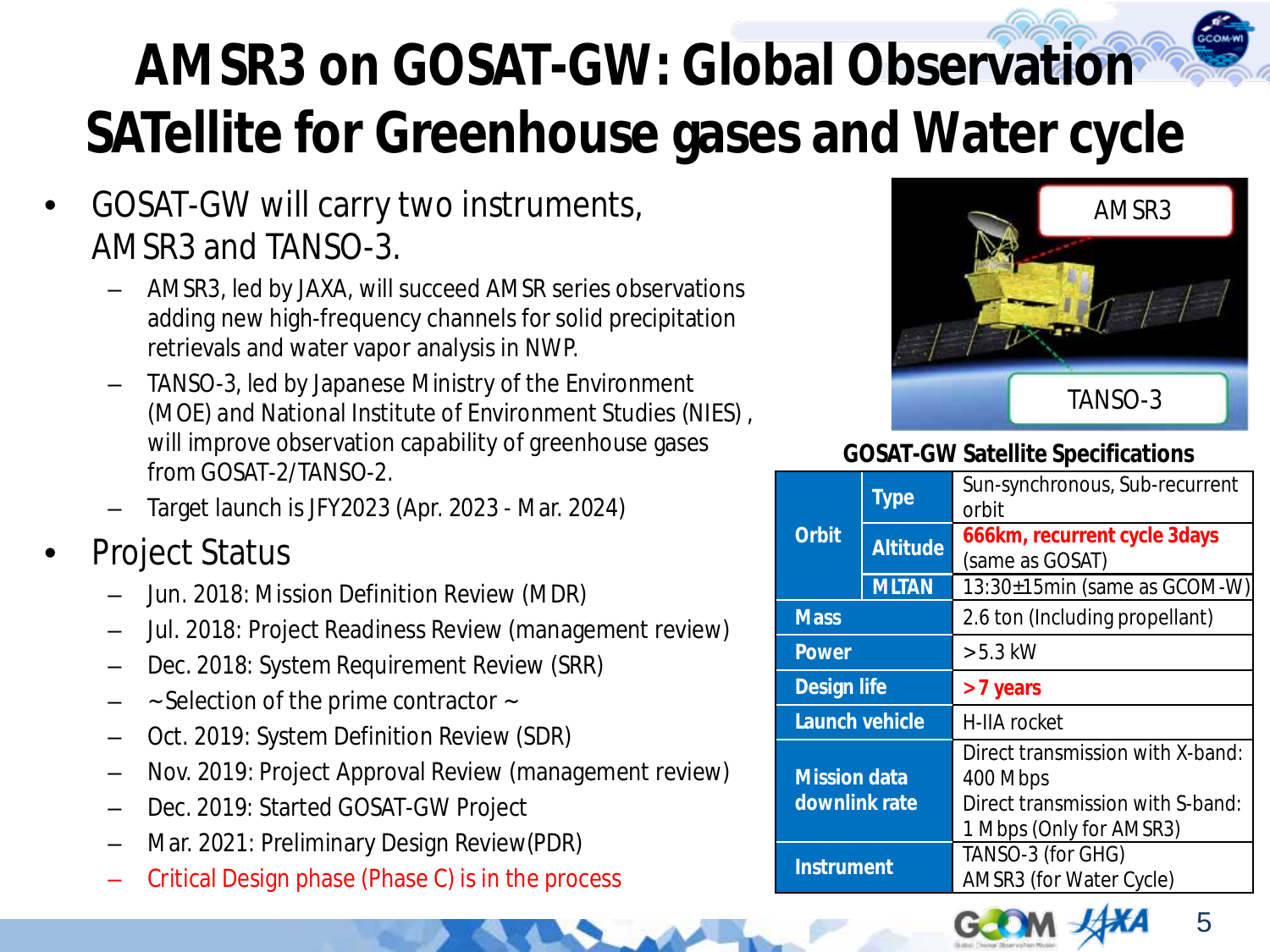

### **Specification of AMSR3 Instrument**

|                             |                                                   | <b>AMSR3 Channel Sets</b>           |                     |                                    |                       |                                             |
|-----------------------------|---------------------------------------------------|-------------------------------------|---------------------|------------------------------------|-----------------------|---------------------------------------------|
|                             | <b>AMSR3 Sensor Characteristics</b>               | <b>Center</b><br>frequency<br>[GHz] | <b>Polarization</b> | <b>Band</b><br>width<br><b>MHz</b> | NEDT(1 <sub>σ</sub> ) | <b>Beam width</b><br>(spatial resolution)   |
|                             | Conical scanning total                            | 6.925<br>7.3                        | H/V                 | 350                                | < 0.34 K              | $1.8^\circ$<br>(34km x 58km)                |
| <b>Sensor type</b>          | power microwave<br>radiometer                     | 10.25                               | H/V                 | 500                                | < 0.34 K              | $1.2^\circ$<br>(22km x 39km)                |
| <b>Antenna</b>              | Off-set parabolic antenna<br>$\phi$ 2.0m aperture | 10.65                               | H/V                 | 100                                | < 0.70 K              | $1.2^\circ$<br>(22km x 39km)                |
| <b>Swath width</b>          | >1530km                                           | 18.7                                | H/V                 | 200                                | < 0.70 K              | $0.65^\circ$<br>(12km x 21km)               |
| <b>Quantization</b>         | 12 bit                                            |                                     |                     |                                    |                       | $0.75^\circ$                                |
| <b>Incidence</b>            | 55 deg.                                           | 23.8                                | H/V                 | 400                                | < 0.60 K              | (14km x 24km)                               |
| angle                       | except 89G-B, 166G, 183G                          |                                     |                     |                                    | < 0.70 K              | $0.35^\circ$                                |
| <b>X-polarization</b>       | $\langle -20dB \rangle$                           | 36.42                               | H/V                 | 840                                | (TBD)                 | (7km x 11km)                                |
| <b>Beam</b><br>efficiency   | $>90\%$                                           | 89.0 A/B                            | H/V                 | 3000                               | < 1.20 K              | $0.15^\circ$<br>$(3km \times 5km)$          |
| <b>Range</b>                | 2.7-340K                                          | 165.5                               | V                   | 4000                               | < 1.50 K              | $AZ=0.23^{\circ}$ / EL=0.30°<br>(4km x 9km) |
| <b>Sampling</b><br>interval | 5-10 <sub>km</sub>                                | $183.31 \pm 7$                      | V                   | $2000 \times 2$                    | < 1.50 K              | AZ=0.23° / EL=0.27°<br>(4km x 8km)          |
| Data rate                   | 87.4 kbps (average)                               |                                     |                     |                                    |                       | AZ=0.23° / EL=0.27°                         |
| Life time                   | 7 years                                           | $183.31 \pm 3$                      | V                   | $2000 \times 2$                    | < 1.50 K              | (4km x 8km)                                 |

Red: Changes from AMSR2 including additional CHs

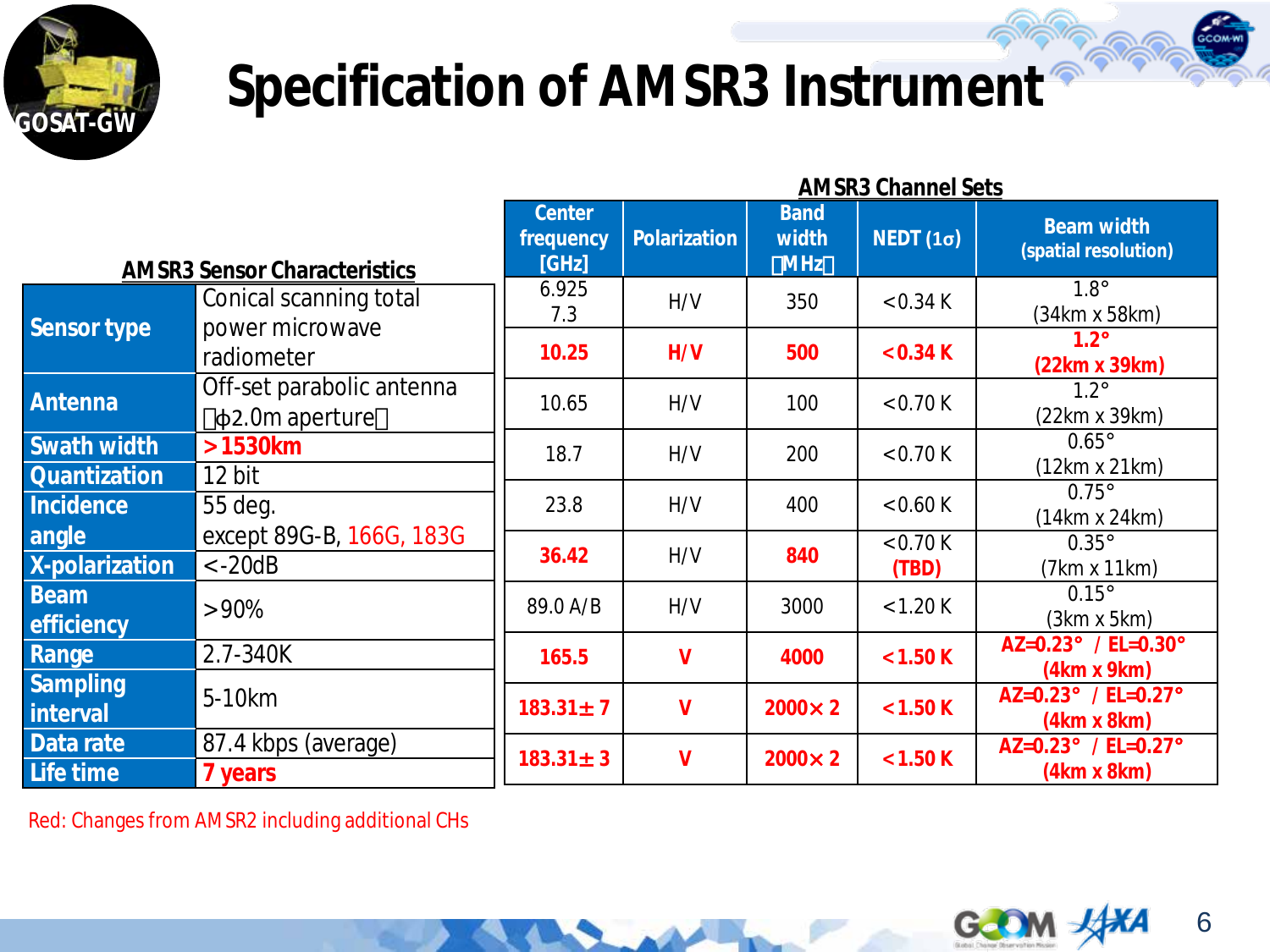

## **List of AMSR3 Products**

| <b>Standard Product</b>                      |
|----------------------------------------------|
| Brightness Temperature (6-183GHz) (L1B)      |
| Resampled Brightness Temperature             |
| $(6-183GHz)$ (L1R)                           |
| Total Precipitable Water (over ocean & land) |
| <b>Integrated Cloud Liquid Water Content</b> |
| (over ocean)                                 |
| Precipitation (liquid & solid)               |
| Sea Surface Temperature                      |
| (6GHz, 10GHz & 4-frequency)                  |
| Sea Surface Wind Speed                       |
| All Weather Sea Surface Wind Speed           |
| Sea Ice Concentration                        |
| <b>High-resolution Sea Ice Concentration</b> |
| Soil Moisture Content                        |
| Snow Depth (snow depth & SWE)                |

(as of Dec. 2021)

#### **Research Product**

FOV-center Matched Brightness Temperature (L1C)

High-resolution Brightness Temperature (L1H)

High-resolution Sea Surface Temperature (20km res.)

Sea Ice Motion Vector (Level 3)

Land Surface Temperature

Vegetation Water Content

Thin Ice Detection

Soil Moisture Content & Vegetation Water Content by Land Data Assimilation (Level 4)

Climate Data Record (CDR) for each parameter (Level 3)

### Red indicates differences from AMSR2

File format will be "HDF5-compatible" NetCDF4. EASE-GRID2 projection product will be introduced to Level 3 products along with equal-latitudelongitude and polar-stereo grids.

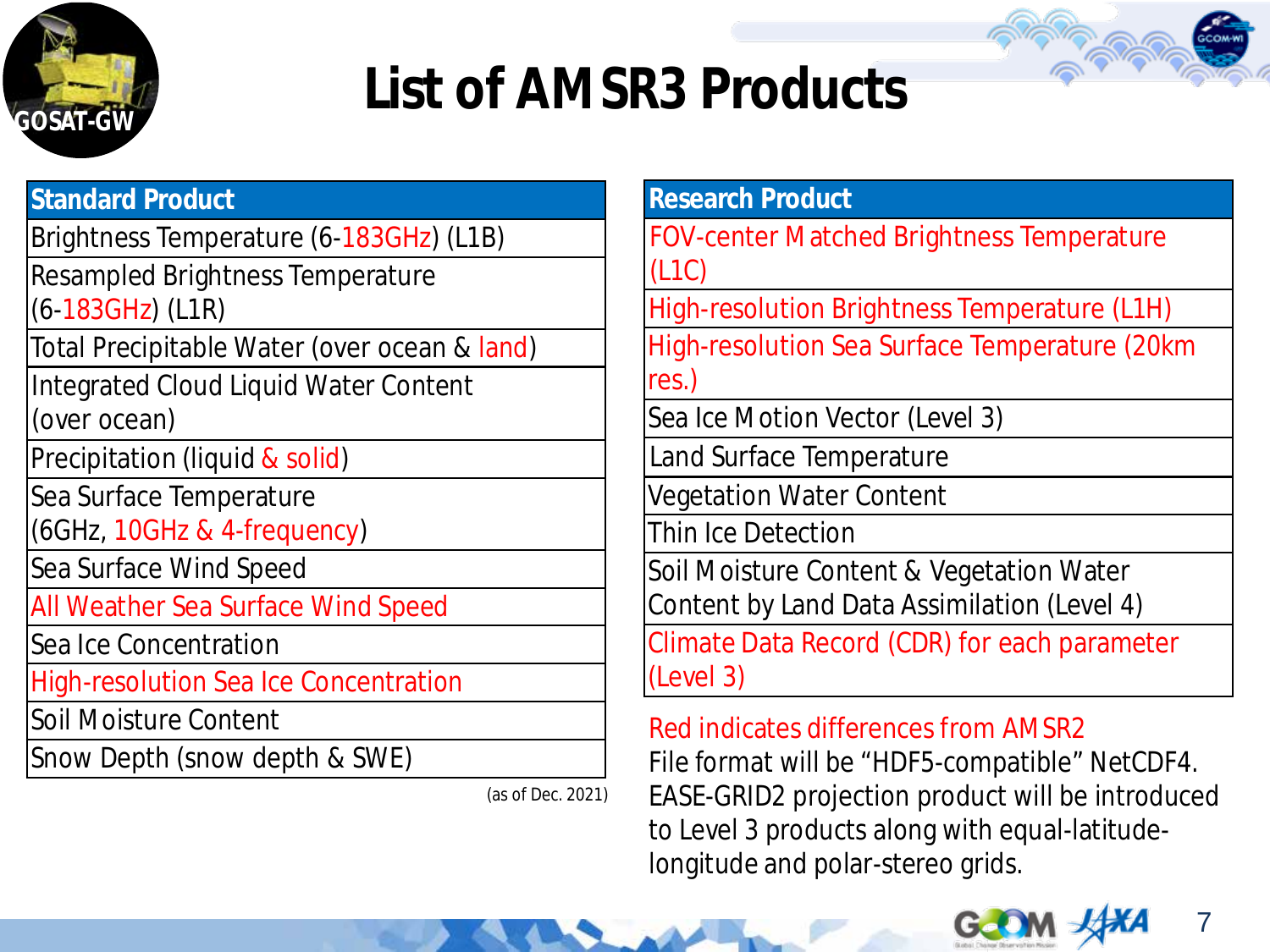

# Status of AMSR3

- Based on the results of the critical design and development tests, the AMSR3 CDR was held in October 2021, and the flight model is now being manufactured and tested.
	- Development test activity for some components have been still continued in parallel including newly-added G-band antenna subsystem.
	- Integration and test of AMSR3 proto-flight model will start in the middle of the next Japanese fiscal year.
	- After the proto-flight test completed, AMSR3 PFM will installed on GOSAT-GW spacecraft along with TANSO-3.
- CDR of AMSR3 Mission Operation System is in progress.
	- Prior to the CDR, calibration algorism for level-1 brightness temperature product, design of level-1 product format and processing software was reviewed in parallel with AMSR3 CDR.
	- After the CDR is completed in next week, software production will be implemented.